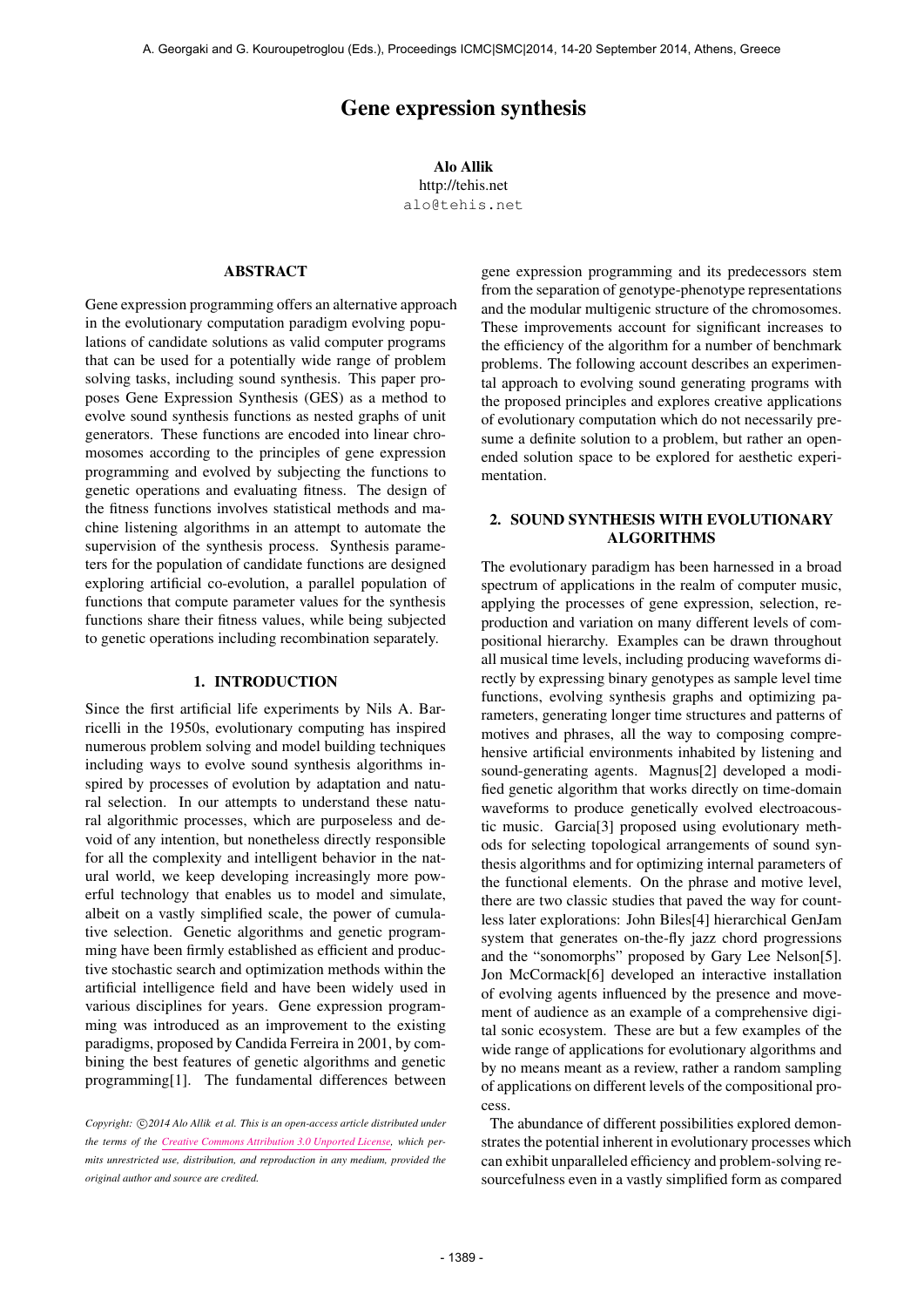to the forces operating in the natural world. The idea of automating the design process of sound synthesis algorithms using evolutionary methods has to be considered in the context of computer music specification. Generating waveforms by the direct principle of sample-by-sample calculation, for example, does not necessarily require any higher level infrastructure or a specialized programming environment, however, such an approach may complicate the design of an efficient fitness function, especially considering unsupervised learning methods. Since the Music N programming languages (most prominently Csound), the encapsulation of sound generating and processing functions into unit generators has cultivated a modular graph based concept of synthesis with interconnectable functions as building blocks. Most contemporary synthesis software, regardless of whether the interface is graphical or textbased, operates based on this model. The method presented here has been implemented in the SuperCollider environment, but is applicable in any audio programming environment that has adopted the graph based paradigm, where sound synthesis programs are defined as interconnected unit generator graphs. These graphs can be evolved by evolutionary programming principles just like any other computer programs that serve as the solution space for a particular problem. The question then becomes how to define or, in other words, encode these graphs in terms of evolutionary programming.

SuperCollider synthesis topologies have previously been studied in the context of evolutionary programming. Dan Stowell[7] presented a genetic algorithm for live audio evolution at the first SuperCollider symposium in Birmingham 2006. The system demonstrates how genetic methods can be used in a live setting, with modifications to the synthesis process occurring in real time. Fredrik Olofsson [8] released a similar algorithm for sound synthesis through his personal website. The goal of his project was to create genomes that would translate into realtime synthesis processes and allow the user to evaluate the results in a framework of a realtime sequencer. The algorithm is, similarly to the one described above, based on arrays of floating point values serving as genomes, which were translated into SuperCollider synthesis definitions.

The SuperCollider implementation of the gene expression programming proposed here expands on the foundations of the methods described above. The problem addressed is how to encode SuperCollider unit generator graphs as populations of chromosomes and evolve these graphs using genetic operators. In a similar way, there is a constrained selection of unit generators that are included in the graphs and the translation process produces valid sound generating functions that are evaluated for fitness. However, the following description introduces a number of modifications and distinct features in accordance with the techniques of the gene expression algorithm to introduce an alternative strategy for evolutionary sound synthesis.

### 3. COMPONENTS OF GES

Gene expression programming (GEP) is a method of evolutionary computation providing an alternative to the established paradigms of classic genetic algorithms (GA) and genetic programming (GP)[1] [9]. The basic premises that these methods share in common have been inspired by biological evolution and attempt to model the natural selection process algorithmically in computers. All these methods use populations of individuals as potential solutions to a defined problem, select the individuals from generation to generation according to fitness, and propagate genetic variation within the population by random initiation and applying genetic operators. The differences between these algorithms are defined by the nature of individuals. In GAs the individuals are fixed length strings of numbers (traditionally binary); in GP the individuals are non-linear tree structures of different sizes and levels of complexity. GEP combines these approaches by encoding complex expression trees as simple strings of fixed length to overcome the inherent limitations of the previous methods. In GEP the genotype and phenotype are expressed as separate entities, the structure of the chromosome allowing to represent any expression tree which always produces a valid computer program. Another feature to set GEP apart from its predecessors is the structural design of GEP individuals that allows encoding multiple genes in a single chromosome. This facilitates encoding programs of higher complexity and expands the range of problems that can be solved with evolutionary computing.

GEP consists of two principal components: the genes (genotype) and the expression trees (the phenotype). The information decoding from chromosomes to expression trees is called translation. The genome or chromosome consists of a linear, symbolic string of fixed length composed of one or more genes. Each gene is structurally divided into two sections: a head and a tail. There are two types of codons that make up a gene: ones that designate computer functions and terminals which operate as placeholders for static variables or arguments to the functions. The head of a gene contains symbols representing both functions and terminals with the start codon always holding a function while the tail is entirely made up of terminals. This structure and the particular rules of translation in GEP ensure that each gene encodes a valid computer program. Despite the fixed length of the genome, each gene has the potential to encode for expression trees of different levels of complexity and nesting. The translation from genotype to phenotype follows a simple, breadth-first recursive principle: as the codons of a gene are traversed, for each function encountered, the algorithm reserves a number of following unreserved codons as arguments to that function regardless whether they are functions or terminals. The number of codons reserved depends on the number of arguments the function encountered requires. In order to illustrate this process, encoding of a simple phase modulation graph is shown in Figure 1. Such a gene would have to consists of a head section with at least 3 codons and tail with at least 6. The first 3 positions in the head of this gene contain the two sine oscillator functions and a terminal in between (the head part of the gene is indicated by a shaded grey background). The tail is entirely made up of terminals.

In the *Karva* notation[10] this chromosome is represented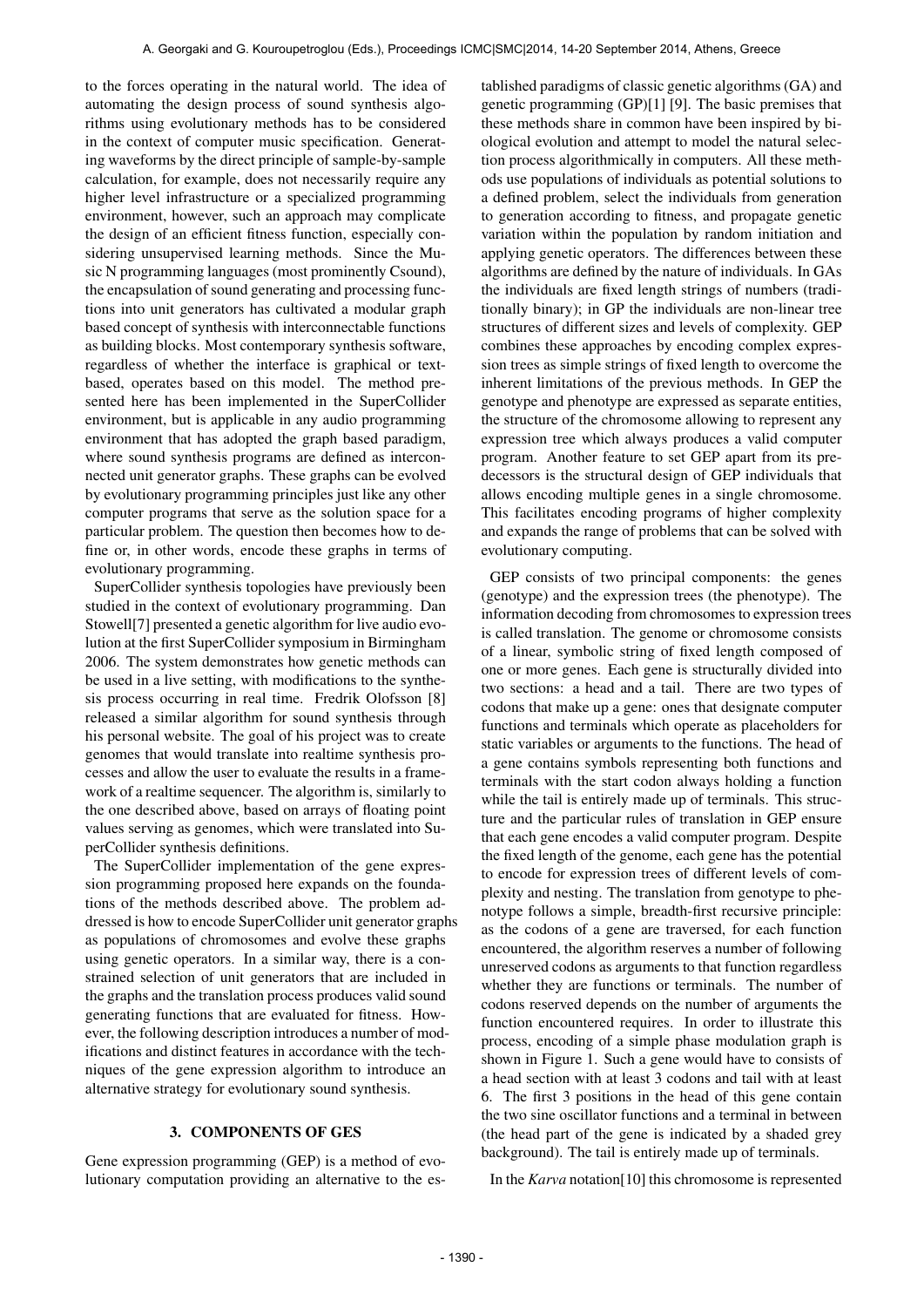| 0 1 2 3 4 5 6 7 8 9 0 1 2 |  |  |  |  |  |  |
|---------------------------|--|--|--|--|--|--|
|                           |  |  |  |  |  |  |

Figure 1. Encoding a phase modulation instrument as a single-gene sequence

as a string of upper and lower case letters with position reference numbers above:

#### 0123456789012 **OaO**bcdefgacdb

The expression tree that emerges form this gene after the translation process is shown in Figure 2.



Figure 2. Decoded expression tree of phase modulation as a graph of sine oscillators. Sine oscillators are designated by captial O and terminals by lower case letters

The first codon designating a SinOsc ar method (represented here by symbol O) - which in SuperCollider language specification expects four arguments: frequency, phase, mul and add - is translated as the root node in the expression tree with four branches deriving their values from codons in positions 1 to 4 in the chromosome string as they get reserved according to number of arguments into the function. When the algorithm encounters a terminal, there is no need to reserve anything and the terminal is assigned its position in the tree with no further branching, however, when it comes across another function at position 2 in the head of the gene, it looks ahead to reserve the next sequence of codons, in this case four arguments are expected again, therefore terminals at positions 5 to 8 fill these nodes. Once the algorithm has filled all the function arguments, the process stops and the rest of the terminals in the tail section of the gene are ignored. This mechanism allows to define the potential complexity and nesting in the resulting computer programs as a function of overall gene length. The expression tree above translates into a corresponding SuperCollider unit generator graph function:

 $\{arg a, b, c, d, e, f, g;$  $SinOsc.ar(a, SinOsc.ar(d, e, f, g), b, c)$ }

The size of the gene tail *t* is calculated based on the size of the head *h* and the number of terminals *n* required by the function with the largest number of arguments.

$$
t = h(n-1) + 1
$$

Another feature that sets GEP apart from other evolutionary algorithms is the use of multigenic chromosomes. Multigenic chromosomes can be combined together by a function that serves as a linker. In order to provide an example of a multigenic chromosome, let us consider a slightly more complex example than the phase modulation graph above. This time there are four unit generators involved: sine oscillator SinOsc (O), sawtooth wave oscillator LFSaw (S), random values oscillator with quadratic interpolation LFNoise2 (N) and band-limited pulse wave generator Pulse (P). Since the generator with largest number of arguments is the sine tone oscillator and the head size remains the same for the time being, the gene size is also the same as above, but this time the chromosome consists of two genes which are linked together by mathematical multiplication function in the translation process.

The gene expression tree of this chromosome consists of two independent sub expression trees corresponding to the multigenic structure: the first one has a noise generator as the root codon and the second one a sawtooth oscillator. There is an additional linker function, in this case multiplication, which combines the genes together into a single composite function, as shown in Figure 3



Figure 3. Expression tree of a multigenic chromosome with multiplication function serving as a linker.

This expression tree translates to a unit generator graph function in SuperCollider:

 $\{arg\ a, b, c, d, e, f, g, h;\ LFNoise2a$ r(SinOsc</u>.ar(a,d,  $c, c$ ),  $SinOsc.ar(d, h, e, c)$ ,  $g$ ) \* LFSaw.ar( Pulse  $ar(h, f, b)$ , f, d, a) }

GEP chromosomes contain several genes each coding for structurally and functionally unique expression trees. Depending on the problem to be solved, these sub-trees may be selected individually according to their respective fitness or they may form a more complex multi-subunit expression tree and be selected according to the fitness of the whole chromosome. The linker between the individual expression trees can also be any function and depends on the context of the task at hand. For example, in the above structure, the multiplication could be substituted by addition to produce additive synthesis instead of modulation synthesis or any other function that requires two arguments.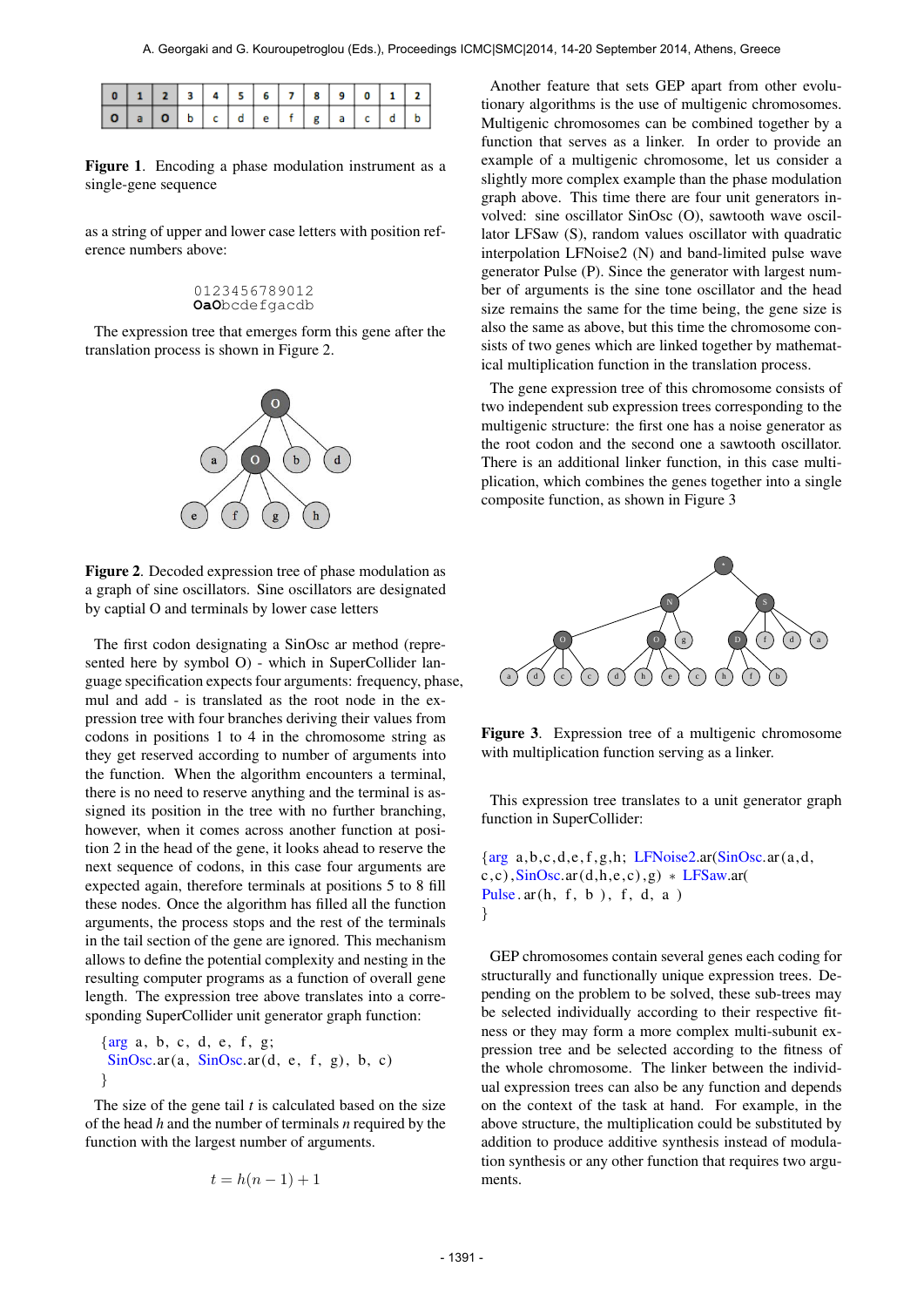## 4. THE SELECTION PROCESS

The gene expression process does not differ much from that of the classic genetic algorithms. It begins with the random generation of chromosomes of a certain number of individuals for the initial population. In the next step, these chromosomes are translated into computer functions to be executed and the fitness of each individual is assessed against a set of desired examples which act as the environment to which the individuals are to be adapted. The individuals are then selected according to their fitness (their performance in that particular environment) to reproduce with modification, leaving progeny with new traits. These new individuals are, in their turn, subjected to the same developmental process: expression of the genomes, confrontation of the selection environment, selection, and reproduction with modification. The process is repeated for a certain number of generations or until a good solution has been found.

The initial population in gene expression programming is created in the same way as in other evolutionary computation algorithms either by randomly populating the gene codons with functions and terminals determined to be part of the solution space or using pre-existing individuals from a pool of previous successful runs. In case of random generation of the population, which is by far the most common method used, the genes are constructed, first, by randomly selecting a root node from the included function definitions, then the head codons are filled by randomly selecting a function or a terminal for each position and, finally, the tail only includes random selections of terminal values. Although, it is not absolutely necessary to define a root node as a function according to GEP principles, especially in multigenic chromosomes, however it proves more crucial of a factor in the special case of sound synthesis. Sound synthesis is a special case for more than one reason and the many constraints that it imposes on the GEP paradigm will be discussed in detail in the following sections.

As in any other evolutionary programming model, the most important and challenging component in GEP is the design of the fitness cases as this is what drives the fitness of the population and ultimately decides the success of the problem solving algorithm. In most cases which are trying to find the single best solution to a particular problem, the goal must be defined clearly and precisely in order for the system to evolve in the intended direction. Although it may not always be the case, particularly while evolving candidate solutions for complex, open-ended situations including sound synthesis or musical phrase composition, a poorly designed fitness function tends to produce random meaningless results and either converges on an inappropriate solution or will not converge at all producing consistently large error values in individuals with the highest fitness.

The selection process commences once each individual in the population has been assigned a fitness value. The purpose of this phase of the algorithm is to propagate the fittest solutions to the following generation. Again, there are a number of different methods by which to select the individuals, stochastic and deterministic, however in the long run it makes little difference which one is used as long as the best traits of the current population are preserved in the new population. The preferred method in GEP is stochastic, which entails assigning each chromosome in the population a probability weight value proportional to its relative fitness. This may mean that the fittest individual may not always survive the selection process while mediocre individuals might be selected.

## 5. GENETIC OPERATORS

The selection process has a tendency to converge towards a single high scoring solution and, without genetic operators, would rapidly get stuck in a local optimum. Therefore it is essential to maintain genetic diversity, which is mainly achieved by several modifications introduced during the replication process of the genomes. There are a variety of genetic operators in GEP divided into three main categories: mutation, transposition, recombination.

Mutation entails modifying a single value in a randomly chosen position and can occur anywhere in the chromosome. However, the structural organization of the chromosome must be preserved to ensure that when expressed the individual still produces a valid program. This means that the root can only be replaced by another function, any codon in the head section of the chromosome can be substituted by a function or a terminal and only terminals are allowed as replacements in the tail section. Mutations of a single codon can have a dramatic effect on the phenotype a chromosome is encoding, especially if it occurs in the head section. The following Karva notation strings display a mutated chromosome before and after the mutation, in which a terminal that occurs in position 1 in the original gene has mutated into a sine oscillator in the next generation:

> 0123456789012 **NcO**gadccdhecc 0123456789012 **NOO**gadccdhecc

Figure 4 shows the effect on corresponding expression trees of this single-point mutation.



Figure 4. Single-point mutation. A terminal in (a) changes into a sine oscillator function in (b)

Mutation rate is defined as a global constant in the GEP algorithm and can be specified as a probability percentage which each chromosome is subjected to. If the mutation rate is defined as 0.1, it means each chromosome has a 10% chance of being subject to a random one-point mutation.

 $-1392$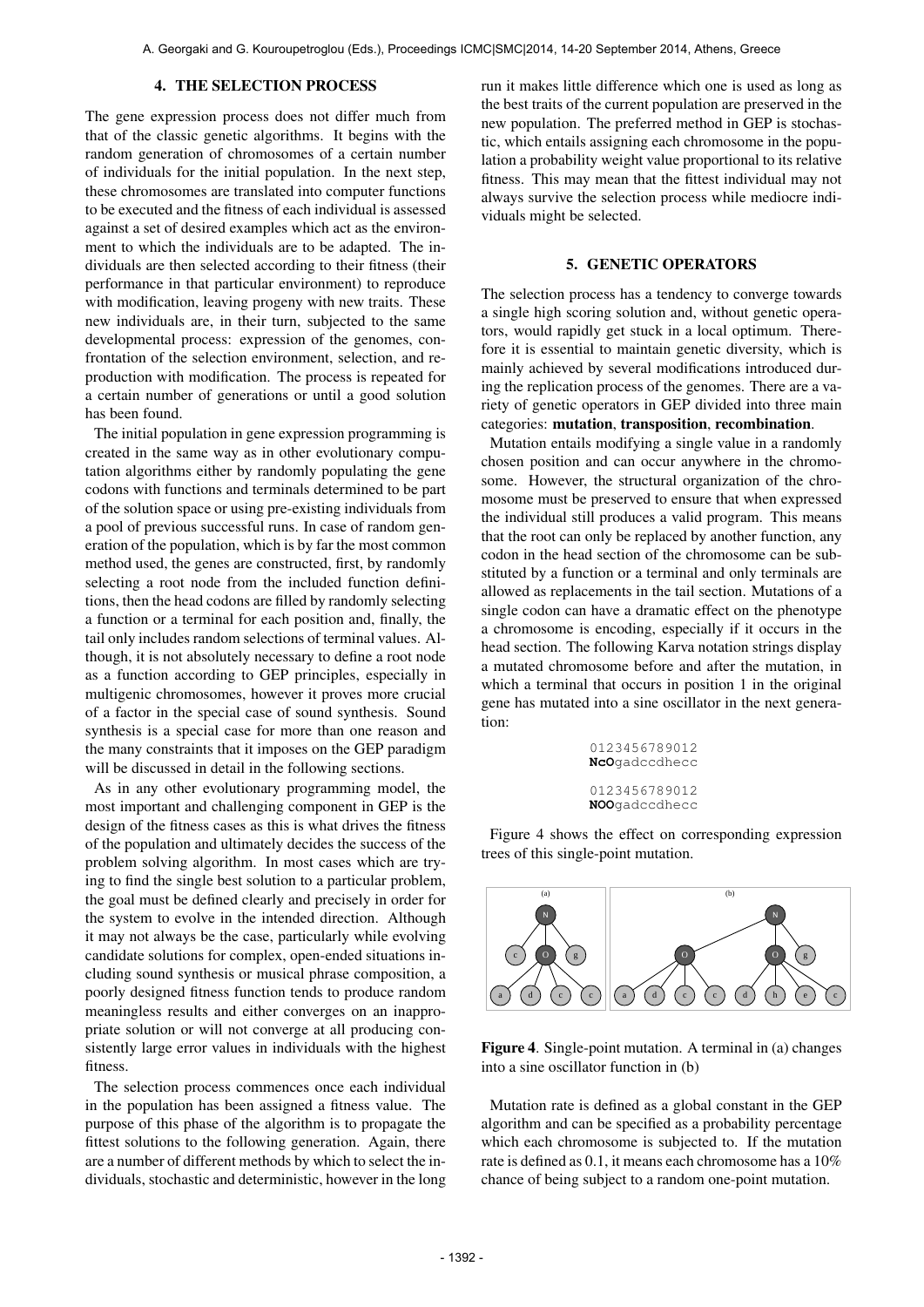The transposition operations in GES copy short fragments of the genome from their original locations to another location in the chromosome. For example the already familiar gene from two previous examples is subjected to transposition of a short codon sequence shown in Karva notation and Figure 5. The terminals at locations 5 and 6 are copied into the head section of the gene, which results in the first two parameters - frequency and phase in this case - of the root codon sawtooth oscillator of the first gene to be replaced by a noise generator and a terminal instead of a sine oscillator and a noise generator.

0123456789012345678901234567890123 SONOdefadjfahffbaN**NhO**bddjceedaebcd

0123456789012345678901234567890123 S**NhO**defadjfahffbaNNhObddjceedaebcd



Figure 5. Transposition of a codon sequence

The SuperCollider synthesis function that is derived from the transposed tree is shown in the code listing below:

```
SynthDef('r00_g02_s001', {arg a,b,c,d,e,f,g,h,i;
Out.ar (0,
  (LFSaw.ar(SinOsc.ar(e, f, a, d)),LFNoise2.ar(i, f, a), SinOsc.ar(a, h, f, f), d))*
  (LFNoise2.ar( LFNoise2.ar(b,d,d) , h,
       SinOsc<u>ar(i, c, e, e))</u>
  )
})
```
Recombination involves choosing chromosomes from the pool of individuals that have successfully passed the selection process and exchanging their genetic material. This process results in creation of two new individuals. A defined number of points are randomly chosen along the two parents and their codons are copied to the child chromosomes as mixed set containing codons from each of the parents. In order to illustrate the basic principles and effects of recombination let us consider two chromosomes derived from the same four unit generators presented previously. The listings below display two parent chromosomes in Karva notation (head sections in bold):

0123456789012345678901234567890123 **SONO**defadifahffba**NNhO**bddiceedaebcd 0123456789012345678901234567890123 **PPNS**ahihgifbbcdaf**OePN**haadhgbhhgdee

After subjecting these chromosomes to recombination, the result is two new individuals that have characteristics of each of the parents. In the symbol strings below, the components that made up the original chromosome 1 are indicated in bold to illustrate the effect of recombination. The first of the two randomly selected recombination points is located at position 3 of the chromosome and the second occurred at position 27 located in the head section of the second gene.

0123456789012345678901234567890123 **SON**SahihgifbbcdafOe**hObddiceedaebcd**

0123456789012345678901234567890123 PPN**OdefadifahffbaNN**PNhaadhgbhhgdee

The corresponding expression trees of the two parents and their progeny is shown in Figure 6



Figure 6. Recombination

These are relatively simple examples in order to demonstrate the principles of genetic operations in gene expression synthesis. The synthesis functions that have been evolved so far using this technique typically originate from chromosomes consisting of at least 4 up to 8 genes and head sizes ranging between 8 to 16, resulting in much more complex graphs with more levels of nesting. While the genetic operations ensure variability within the population, evolution towards a goal is largely determined by a fitness function.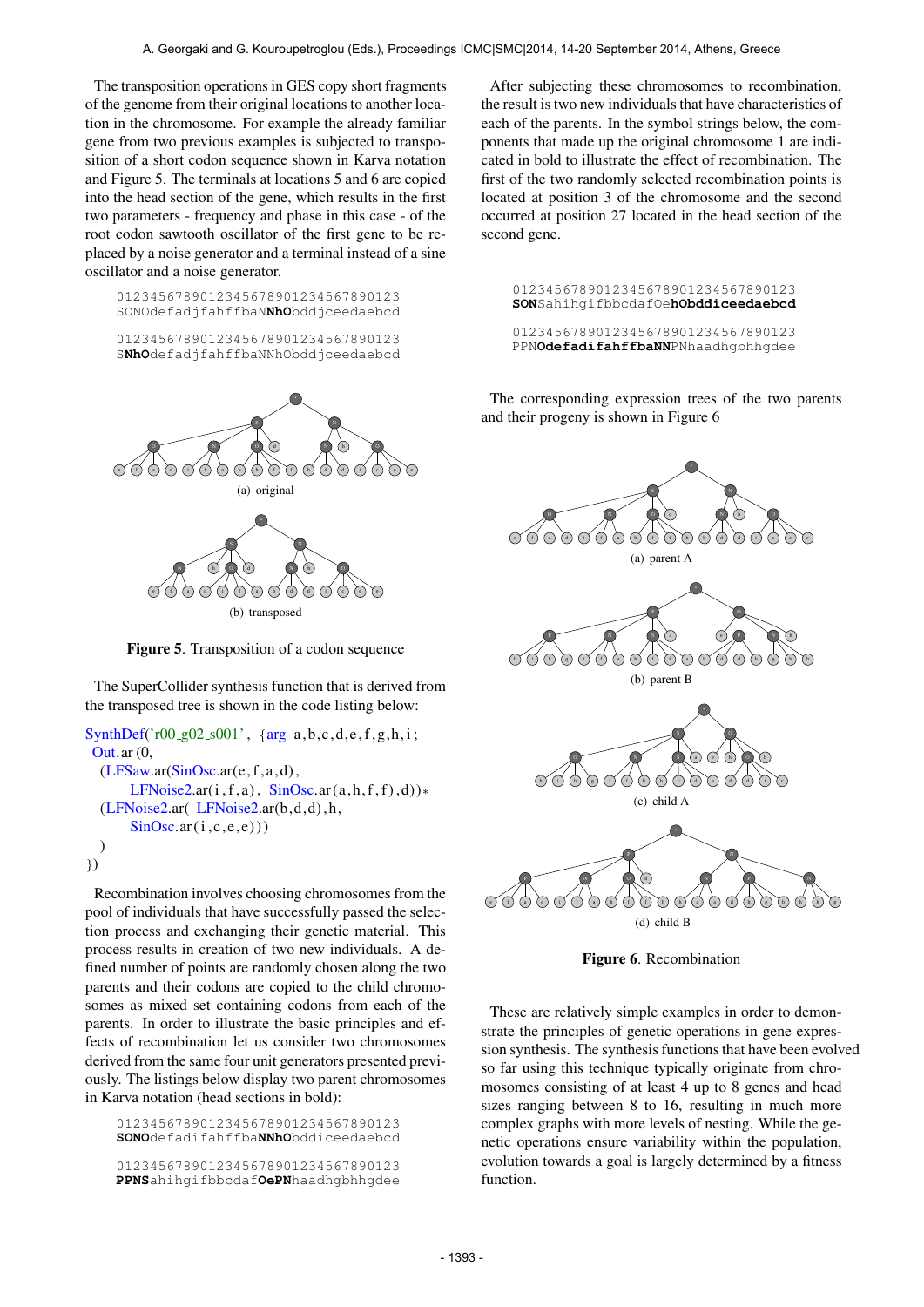#### 6. EVOLVING UNIT GENERATOR GRAPHS

The algorithm works in a cyclical pattern, first an initial population of n individuals is generated, then each individual is expressed as a recursive expression tree beginning with the root node which can then be translated into a sound synthesis function string. The function string is evaluated and a synthesis process is started on the server. An analyzer agent then assigns a fitness value to each individual. The selection process is stochastic and associates a probability weight to each individual based on their relative fitness. Replicated individuals are then subjected to a series of genetic operations depending on the settings of the algorithm. Once every new individual has been exposed to the genetic operator phase, the cycle is completed by replacing the original population with the new individuals which then are ready for the subsequent repeat of these steps.

In order to begin the process of evolving unit generator graph functions for sound synthesis, there are two crucial components to be defined: (1) the specification of terminals as synthesis function arguments and (2) the design of the fitness function so that the evolution proceeds towards desired goals with minimal human supervision. The specification of terminals was solved by introducing a parallel population of calculation functions in which each individual becomes expressed as a list of floating point values. This parallel population is evaluated simultaneously with the sound generating functions and each individual receives the same score as its counterpart in the sound generating population. However, the selection process and the genetic operators are applied separately so the population retains a certain degree of independence. The number of genes in this parallel population corresponds to the number of terminals necessary to fill all the parameters. The functions used in this population are not sound generating functions, but binary arithmetic operators of addition, subtraction, multiplication, and division and the terminals are static floating point values. This solution imitates the phenomenon of co-evolution in the natural world where two interdependent species indirectly cause mutual evolutionary changes across the confines of their genotypes.

## 7. DEFINING THE FITNESS FUNCTION

The fitness function uses machine listening algorithms to analyze the candidate solutions once they have passed an initial basic compilation test on the SuperCollider server. Before the machine analysis can commence, any individual that fails the basic fitness check and the expressed function fails to compile, is automatically assigned a weight value of 0 and consequently excluded from the selection process. Compilation may fail for any number of reasons, the most common being invalid input type and since initialization is completely random, unsuitable function arguments become quite frequent in case unit generators that have arguments of specific type. A good example of an invalid unit generator argument would be in case of a filter algorithm which expects the first argument to be a signal of the same rate (typically audio rate in this case) as it is running itself, therefore a floating point number is not accepted and compilation fails. There is an option to start the process by filling the initial population exclusively with candidate solutions that pass this check.

The machine listening process analyses a set of mel frequency cepstral coefficients (MFCC), spectral flatness, spectral centroid, and amplitude measures into running mean and standard deviation values over a desired duration, 3 to 8 seconds in the runs reported in this account. Invalid output from any of the analysis processes (mostly NaN or unrepresentable value as a result of a calculation, dividing 0 by 0 for example) is assigned an error value greater than one which gets treated the same way as uncompilable functions and is thereby excluded from the selection process. The fitness function that was used in all the variants of the gene expression experiments under investigation in this case used example analysis sets extracted from sound examples towards which the algorithm was expected to converge. The score of each individual was determined as the difference between maximum possible score and the total actual error in each of the analysis categories. The mean and standard deviation statistics of each of the MFC coefficients were given double weighting relative to other statistical values and the maximum error in each of the statistical categories was set to 1.0. Spectral centroid values, which are expressed in frequency values, were mapped to range between 0.0 and 1.0. This meant a maximum individual score of 10.0 as the sum of scores from MFC coefficients adding up to 2.0 for both mean and standard deviation statistics, and to 1.0 for spectral flatness, spectral centroid, and amplitude.

In order to imitate the condition of limited resources of natural selection, each candidate solution is assigned a CPU usage value measured during the execution of the synthesizer. At the end of each evaluation cycle, the CPU usage percentage is normalized relative to the minimum and maximum values of the population and the scores recalculated adding in the CPU percentage as 10 percent of the total score. This pressure introduces a tendency in the population of favoring simpler synthesizer graphs over more complex ones. To counteract this tendency a conflicting fitness pressure is introduced to encourage structural complexity. Maximum depth of unit generator nesting is a straightforward indicator of complexity in graphs, so the scores are adjusted according to the maximum depth of a chromosome relative to the maximum of the population. This way, the complexity can be maintained in populations, while still encouraging resource usage effectiveness. These parameters can be adjusted depending on the purpose of the experiment.

#### 8. DISCUSSION

The most striking feature of the implemented synthesis system that emerged during the experiments is perhaps the phenomenon of high fitness scores being present starting from the initial randomly generated population. The maximum score remained fluctuating within a limited range at the top of the fitness landscape and did not seem to improve. This reveals the crucial characteristics of the algo